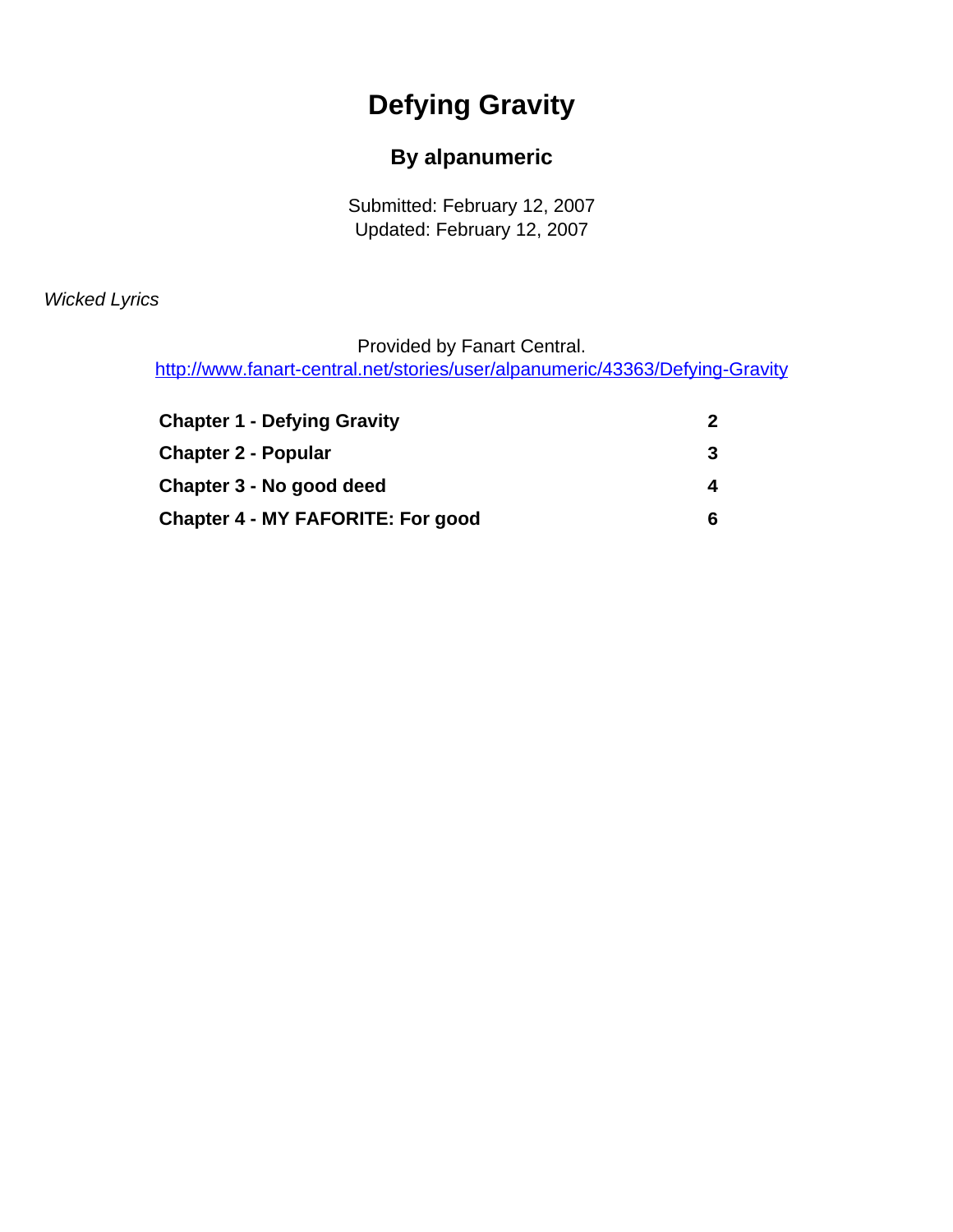## **1 - Defying Gravity**

<span id="page-1-0"></span>(spoken) Elphaba - why couldn't you have stayed calm for once, instead of flying off the handle! (sung) I hope you're happy! I hope you're happy now I hope you're happy how you Hurt your cause forever I hope you think you're clever! ELPHABA I hope you're happy I hope you're happy, too I hope you're proud how you Would grovel in submission To feed your own ambition BOTH So though I can't imagine how I hope you're happy right now GLINDA (spoken) Elphie, listen to me. Just say you're sorry: (sung) You can still be with the Wizard What you've worked and waited for You can have all you ever wanted: ELPHABA (spoken) I know: (sung) But I don't want it - No - I can't want it Anymore: Something has changed within me Something is not the same I'm through with playing by the rules Of someone else's game Too late for second-guessing Too late to go back to sleep It's time to trust my instincts Close my eyes: and leap! It's time to try Defying gravity I think I'll try Defying gravity And you can't pull me down! GLINDA Can't I make you understand? You're having delusions of grandeur: ELPHABA I'm through accepting limits 'Cuz someone says they're so Some things I cannot change But till I try, I'll never know! Too long I've been afraid of Losing love I guess I've lost Well, if that's love It comes at much too high a cost! I'd sooner buy Defying gravity Kiss me goodbye I'm defying gravity And you can't pull me down: (spoken) Glinda - come with me. Think of what we could do: together. (sung) Unlimited Together we're unlimited Together we'll be the greatest team There's ever been Glinda - Dreams, the way we planned 'em GLINDA If we work in tandem: BOTH There's no fight we cannot win Just you and I Defying gravity With you and I Defying gravity ELPHABA They'll never bring us down! (spoken) Well? Are you coming? GLINDA I hope you're happy Now that you're choosing this ELPHABA (spoken) You too (sung) I hope it brings you bliss BOTH I really hope you get it And you don't live to regret it I hope you're happy in the end I hope you're happy, my friend: ELPHABASo if you care to find me Look to the western sky! As someone told me lately: "Ev'ryone deserves the chance to fly!" And if I'm flying solo At least I'm flying free To those who'd ground me Take a message back from me Tell them how I am Defying gravity I'm flying high Defying gravity And soon I'll match them in renown And nobody in all of Oz No Wizard that there is or was Is ever gonna bring me down! GLINDA I hope you're happy! CITIZENS OF OZ Look at her, she's wicked! Get her! ELPHABA :Bring me down! CITIZENS OF OZ No one mourns the wicked So we've got to bring her ELPHABA Ahhh! CITIZENS OF OZ Down!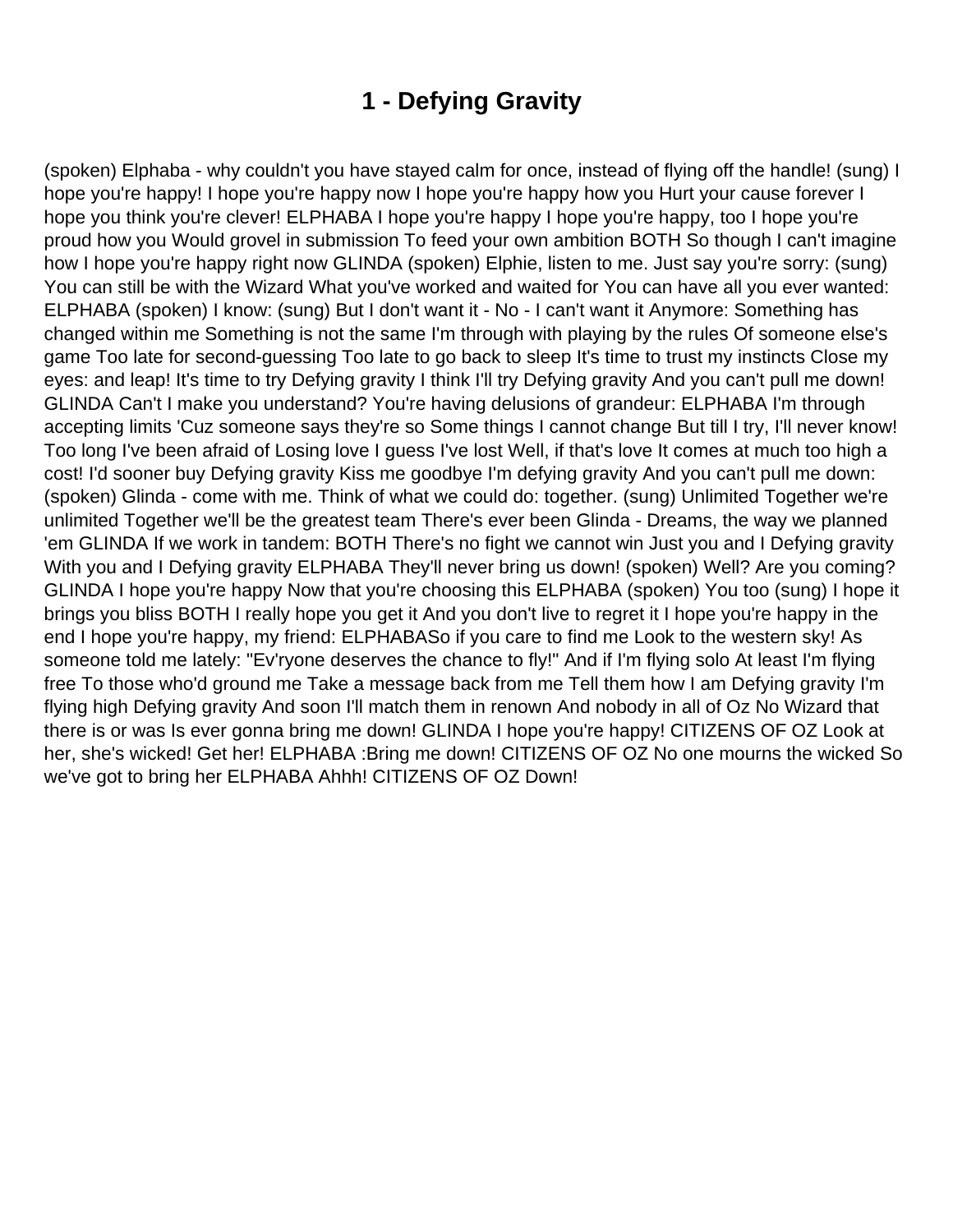### **2 - Popular**

<span id="page-2-0"></span>GALINDA (spoken) Elphie - now that we're friends, I've decided to make you my new project. ELPHABA (spoken) You really don't have to do that GALINDA (spoken) I know. That's what makes me so nice! (sung) Whenever I see someone Less fortunate than I (And let's face it - who isn't Less fortunate than I?) My tender heart Tends to start to bleed And when someone needs a makeover I simply have to take over I know I know exactly what they need And even in your case Tho' it's the toughest case I've yet to face Don't worry - I'm determined to succeed Follow my lead And yes, indeed You will be: Popular! You're gonna be popular! I'll teach you the proper ploys When you talk to boys Little ways to flirt and flounce I'll show you what shoes to wear How to fix your hair Everything that really counts To be popular I'll help you be popular! You'll hang with the right cohorts You'll be good at sports Know the slang you've got to know So let's start 'Cause you've got an awfully long way to go: Don't be offended by my frank analysis Think of it as personality dialysis Now that I've chosen to be come a pal, a Sister and adviser There's nobody wiser Not when it comes to popular - I know about popular And with an assist from me To be who you'll bee Instead of dreary who-you-were: are: There's nothing that can stop you From becoming popu- Ler: lar: La la la la We're gonna make You popular When I see depressing creatures With unprepossessing features I remind them on their own behalf To think of Celebrated heads of state or Specially great communicators Did they have brains or knowledge? Don't make me laugh! They were popular! Please - It's all about popular! It's not about aptitude It's the way you're viewed So it's very shrewd to be Very very popular Like me! (spoken) Why, Miss Elphaba, look at you. You're beautiful. ELPHABA(spoken) I - I have to go: GALINDA (spoken) You're welcome! (sung) And though you protest Your disinterest I know clandestinely You're gonna grin and bear it Your new found popularity La la la la You'll be popular - Just not as quite as popular As me!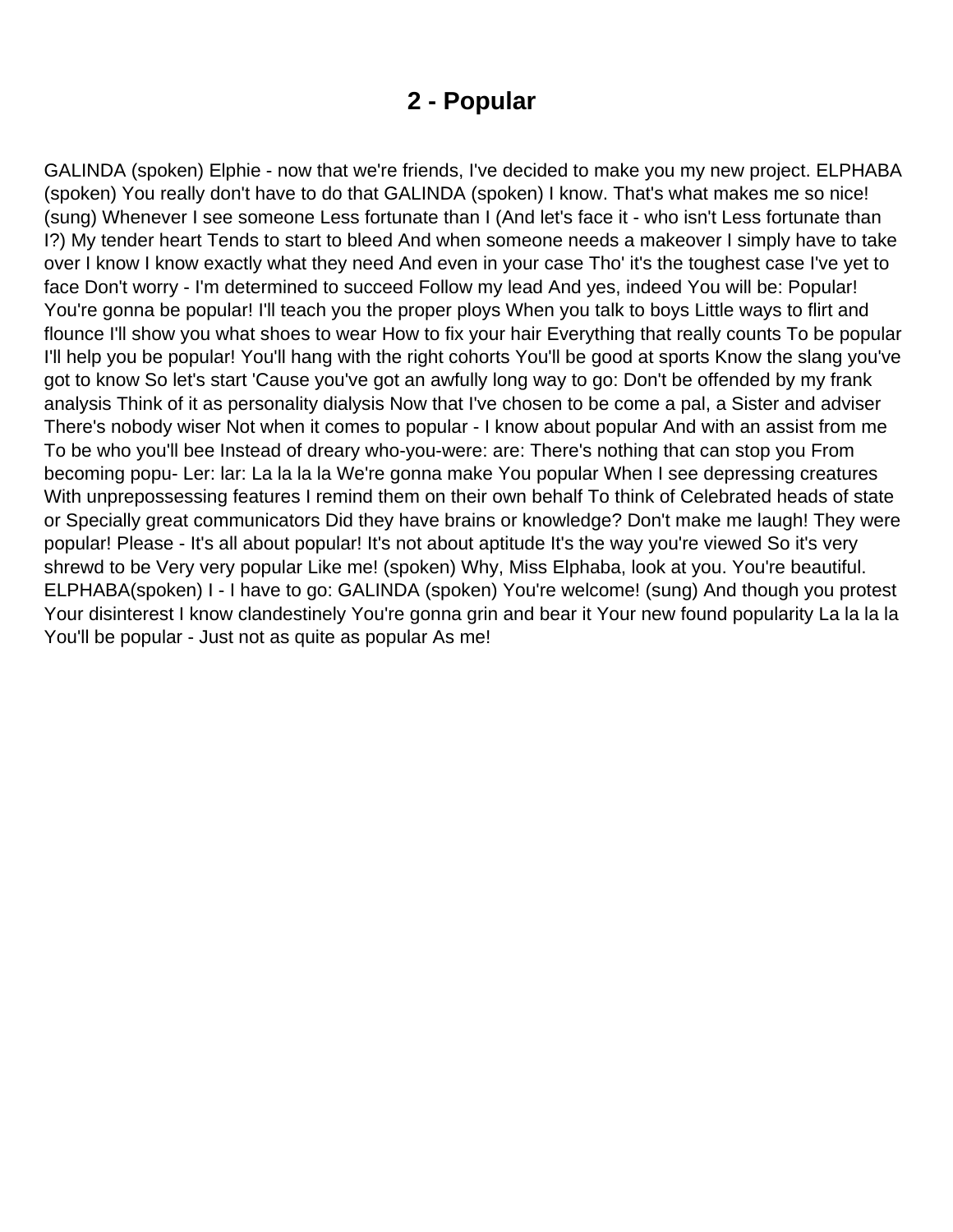#### **3 - No good deed**

<span id="page-3-0"></span>ELPHABA

(spoken) Fiyero! (sung) Eleka nahmen nahmen Ah tum ah tum eleka nahmen Eleka nahmen nahmen Ah tum ah tum eleka nahmen

Let his flesh not be torn Let his blood leave no stain Though they beat him Let him feel no pain Let his bones never break And however they try To destroy him Let him never die: Let him never die:

Eleka nahmen nahmen Ah tum ah tum eleka nahmen Eleka nahmen nahmen Ah tum ah tum eleka: eleka:

What good is this chanting? I don't even know what I'm reading! I don't even know which trick I ought to try Fiyero, where are you? Already dead, or bleeding? One more disaster I can add to my Generous supply?

Unlimited The damage is unlimited To everyone I've tried to help Or tried to love And, oh, Fiyero, you're the latest Victim of my greatest achievement In a long career of distress Every time I could, I tried making good And what I made was a mess!

No good deed goes unpunished No act of charity goes unresented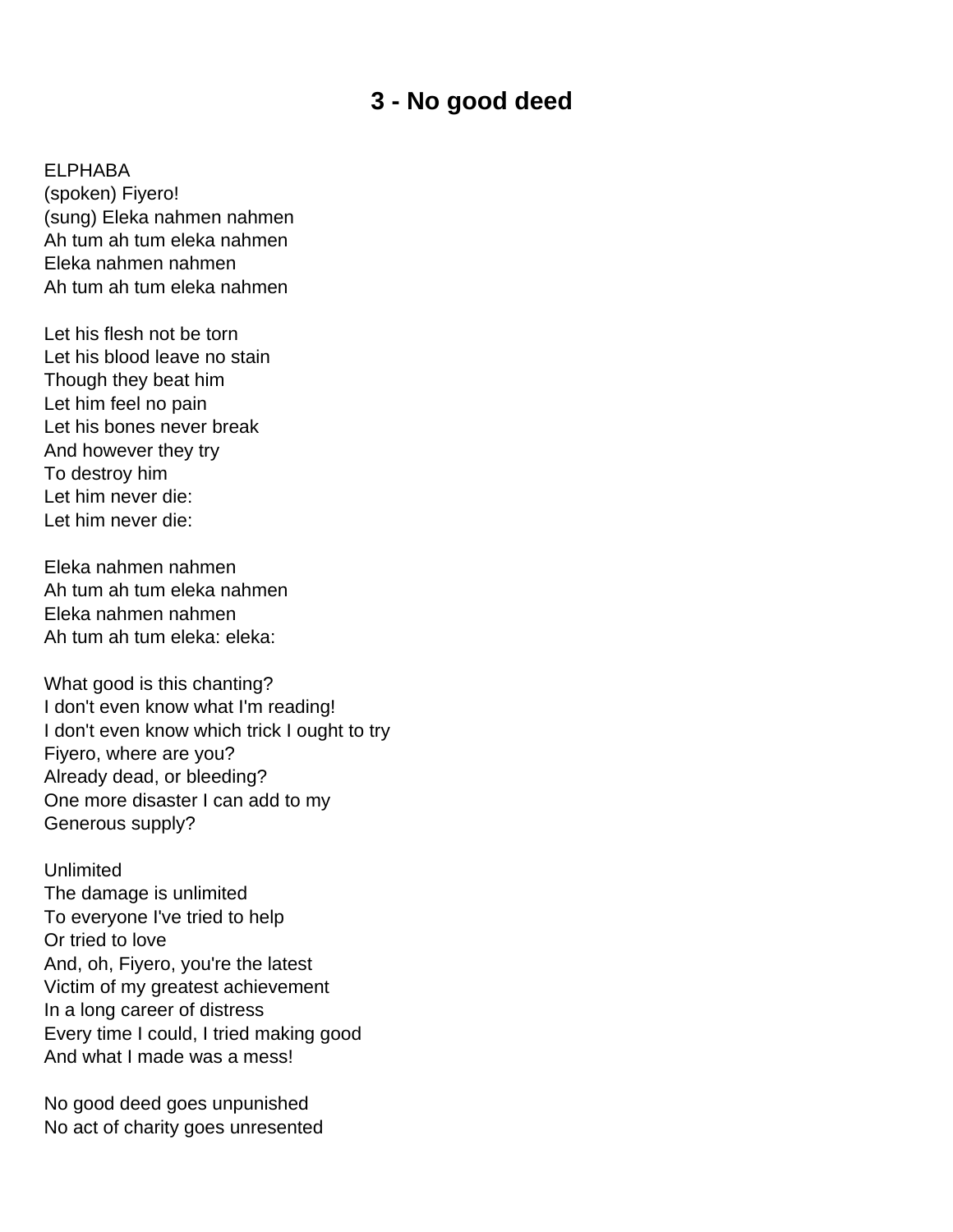No good deed goes unpunished That's my new creed My road of good intentions Led where such roads always lead No good deed Goes unpunished!

Nessa: Doctor Dillamond: Fiyero: Fiyero!!

One question haunts and hurts Too much, too much to mention: Was I really seeking good Or just seeking attention? Is that all good deeds are When looked at with an ice-cold eye? If that's all good deeds are Maybe that's the reason why

No good deed goes unpunished All helpful urges should be circumvented No good deed goes unpunished Sure, I meant well - Well, look at what well-meant did: All right, enough - so be it So be it, then: Let all Oz be agreed I'm wicked through and through Since I can not succeed Fiyero, saving you I promise no good deed Will I attempt to do again Ever again No good deed Will I do again!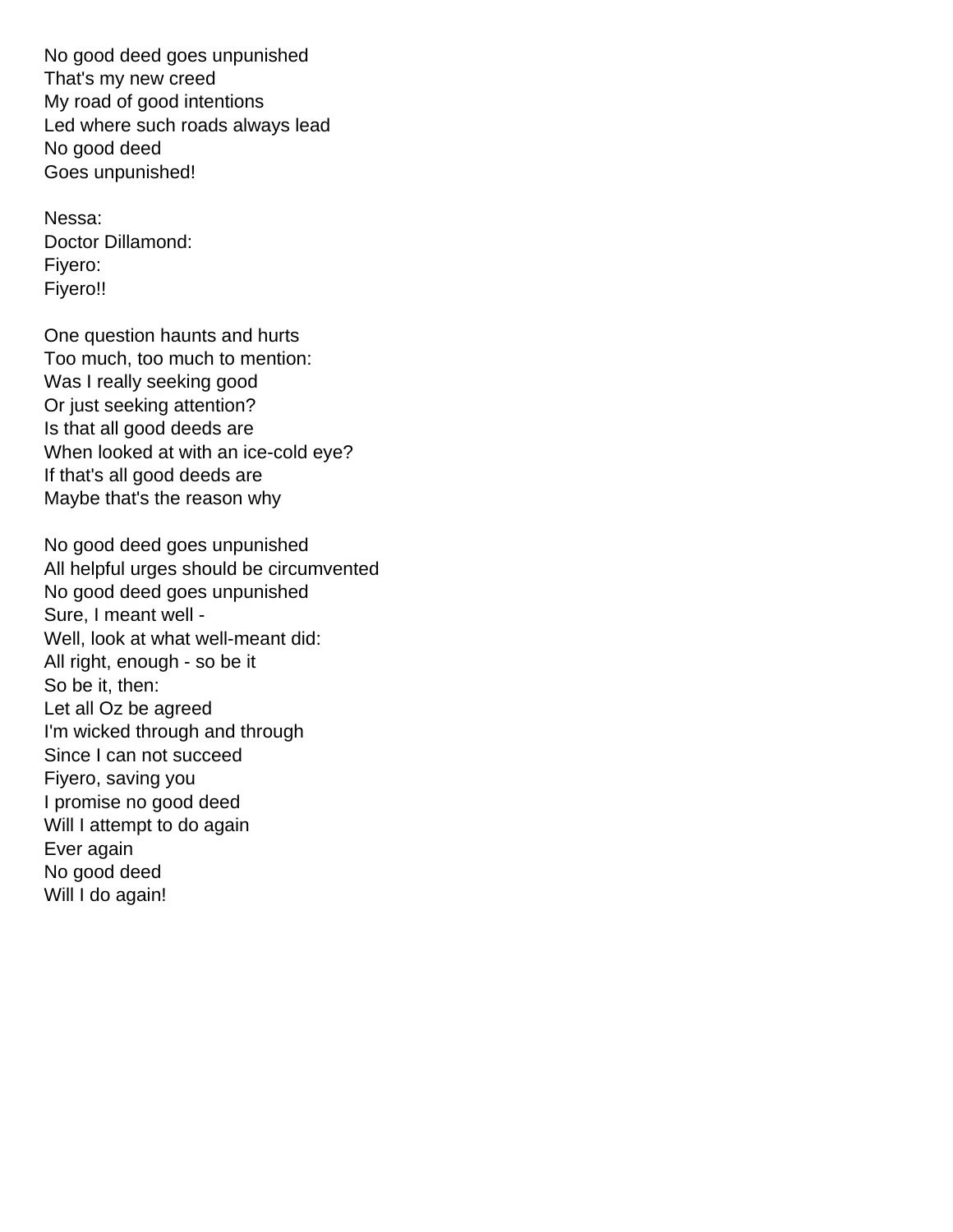### **4 - MY FAFORITE: For good**

#### <span id="page-5-0"></span>ELPHABA

I'm limited: Just look at me - I'm limited And just look at you - You can do all I couldn't do, Glinda So now it's up to you (spoken) For both of us (sung) Now it's up to you:

#### **GLINDA**

I've heard it said That people come into our lives for a reason Bringing something we must learn And we are led To those who help us most to grow If we let them And we help them in return Well, I don't know if I believe that's true But I know I'm who I am today Because I knew you:

Like a comet pulled from orbit As it passes a sun Like a stream that meets a boulder Halfway through the wood Who can say if I've been changed for the better? But because I knew you I have been changed for good

#### ELPHABA

It well may be That we will never meet again In this lifetime So let me say before we part So much of me Is made of what I learned from you You'll be with me Like a handprint on my heart And now whatever way our stories end I know you have re-written mine By being my friend: Like a ship blown from its mooring